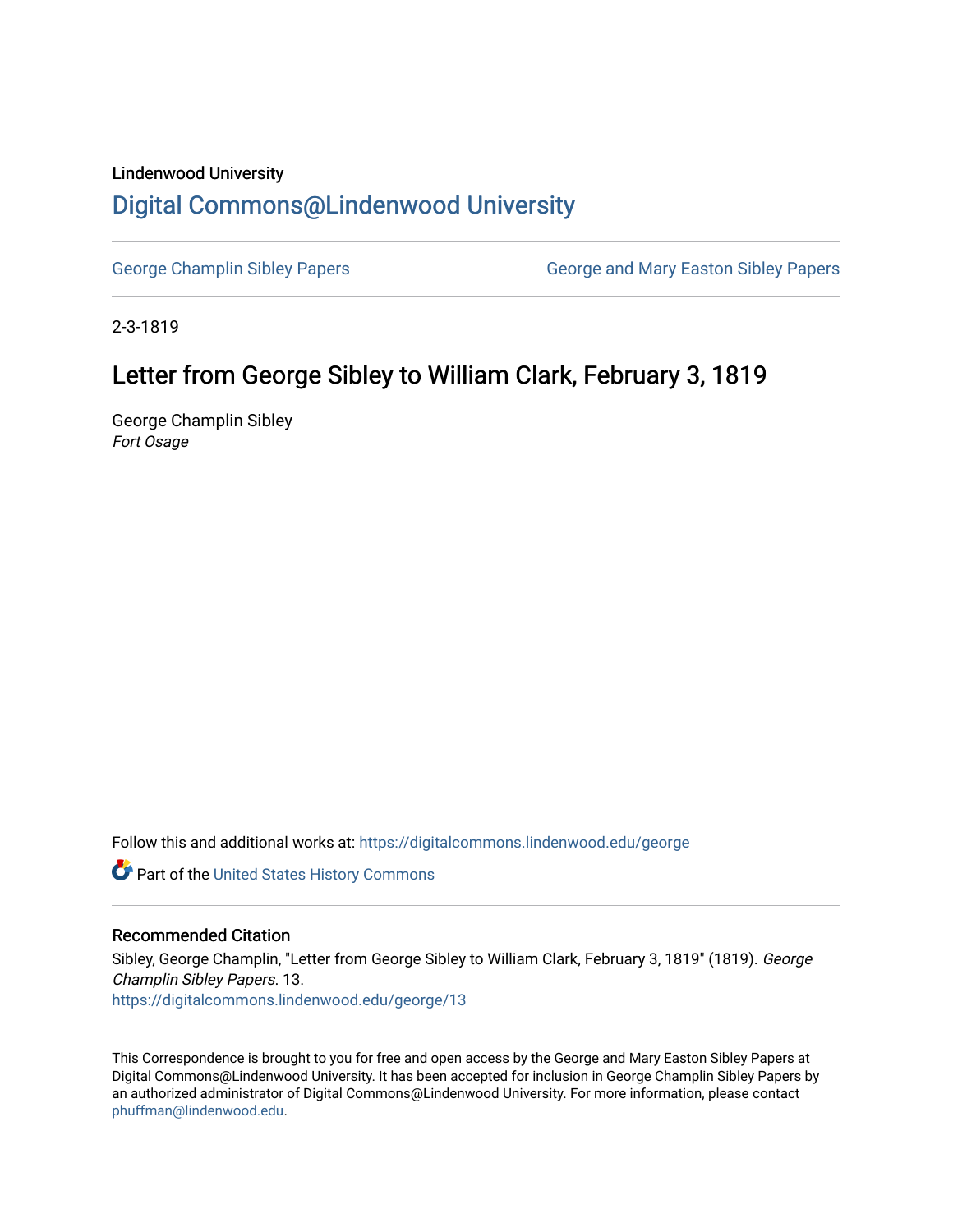#### Fort Osage 3rd February 1819

Dear Sir, After I had closed and sealed my letter to you of this morning; I have had the principal chiefs of the Ioways with me, The Hard Heart and the Crane.-They tell me they have just and good claim to the Lands North East of the Missouri, which have been ceded by the Osages to the United States, and they have begged of me to lay their claim before the Government, to request an impartial investigation of it, and to ask for a just and reasonable compensation for the lands in question. An annuity of about 500 dollars would satisfy them I believe –

I have desired of them to refrain from interfering with the surveyors now at work in the country they claim, and to deliver up all the horses and other property among them, belonging to white people, as necessary on their part, to obtain the favor they ask.

Hard Heart says he can only promise to use his utmost exertions to do what I desire. His people are so foolish and so ignorant & so poor that 'tis impossible to make them act as they ought- they are surrounded he says on every side by enemies, who are continually making war upon them; which compels them to be always on watch , sleeping with one eye open, and one hand upon their guns; so that they have but little time to hunt for the subsistence of their families- He says that his people are truly objects of compassion; and most feelingly and urgently begs that the government will allow them an Annual Stipend, either as an act of justice for their Lands, or as an act of charity.

I confess myself an advocate for the Ioways in this matter. – In every respect, I think it would be sound policy, to say nothing of the probable justice of the measure, for the U States to allow these People an Annuity of about 500 Dollars- The Claims of our Indian Tribes to lands are so extremely vague and undefined, so conflicting and intermixed; that I cannot conceive a much more difficult task, than to assign to each Tribe its proper limits- Therefore I think it would be much better comport with the liberal views and benevolent policy of our Government towards those poor creatures, to satisfy them all by annuities, in proportion to their numbers, for such lands as we desire to add to our domain, used as the hunting grounds of any

Tribe or Tribes- The Osages tell me that they claim no lands on the North East side of the Missouri; nor did they sell any to the U.S. The Missouri's once claimed there, but they long since abandoned the Country, and left the Ioways in possession of it- and it is well known that the Ioways and Missouri's, once belonged to the same nation, and are with the Ottos , from the same stock with the Osages.-

Perhaps it would be just to say, that the forests and wilds of the Missouri belong in common to those Nations of Indians who live contiguous to them, and hunt thro' them. And that when our People, remuneration ought to be made in common to those Tribes whose Natural pursuits are thus interfered with- Thus we should do justice to all, and satisfy all; which you know is the precise object of the Government; and which I am very certain can never be attained in any other manner.-